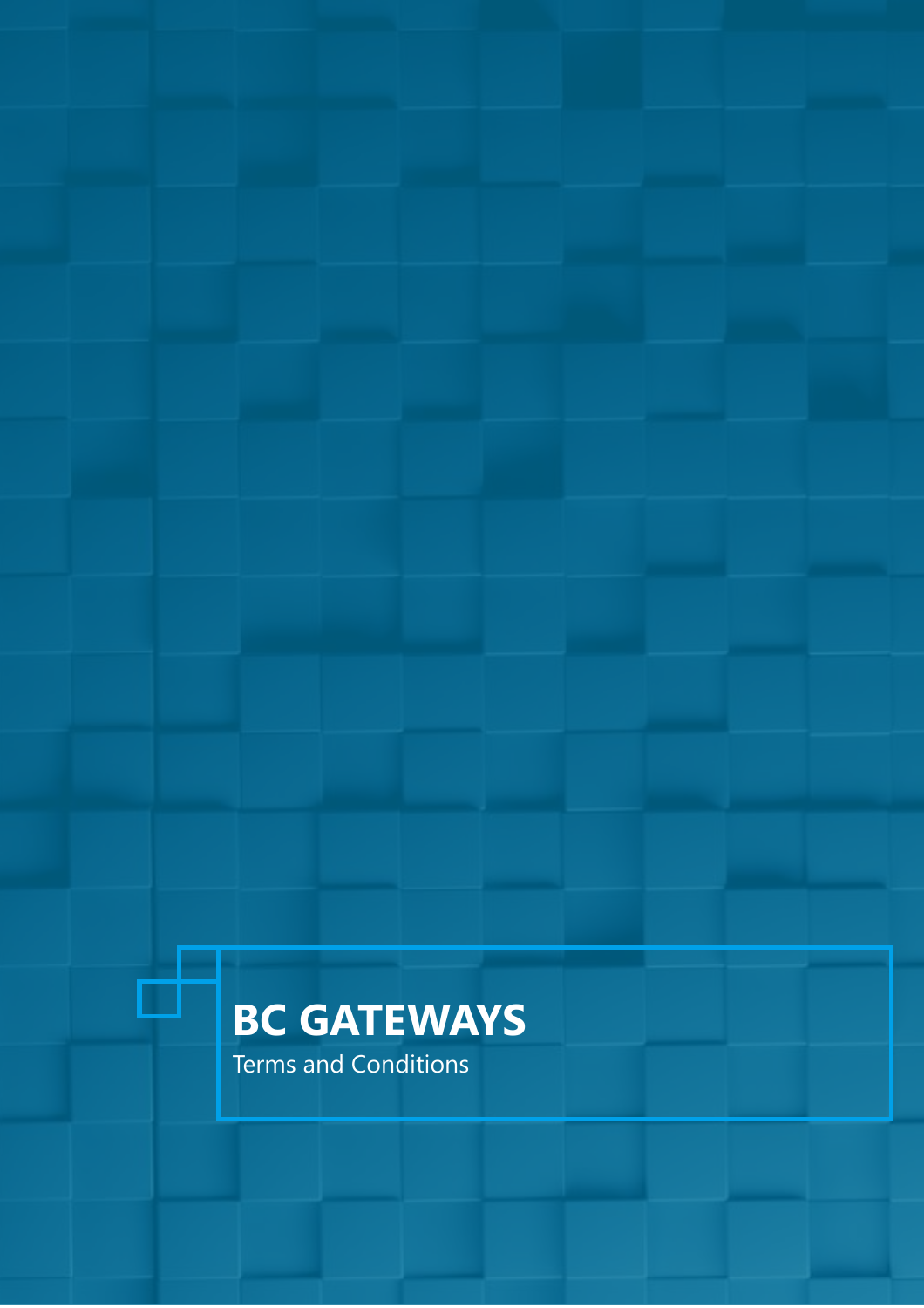#### **AGREEMENT dated between:**

- **1. [INSERT, Legal name, registered address, ABN],**
- **2. BC Gateways Pty Ltd , 10 Shelley Street Sydney NSW 2000, ABN 87 624 873 490 of (BC Gateways).**

#### **1. PURPOSE**

a) These Terms and Conditions create a contract between BC Gateways and **Insert (Company Name)** ("the Agreement"). **Insert (Company Name)** agrees to these Terms and Conditions. This document in conjunction with the BC Gateways Privacy Policy and Acceptable Use policy constitute the entire terms and conditions and should be read as such.

#### **2. DESCRIPTION OF SERVICE**

- a) This Agreement governs the use of BC Gateways' services including via the excel add-in application ("Services"), which can be used to upload and distribute structured data and associated documents and download the same with a high degree of accuracy due to its use of a hybrid Blockchain, within a known community.
- b) BC Gateways provides an Application to manage the actions undertaken by users and interface with the exchange. The Application also contains a hash function and a private Blockchain wallet. This Application uploads and downloads the data templates and documents to the cloud based central exchange server. A fully automated process via an API is available to support processing as is the use of the excel add-in application.
- c) BC Gateways reserves the right to add or change features to the service, Application and central exchange server from time to time.
- d) The service is available 24 hours a day and may be accessed from anywhere in the world.
- e) The service utilises Blockchain which as a core function provides authentication as to the accuracy of the data and documents distributed via the service. This authentication is carried out via the BlockTree function and ensures that subscribers to data can verify the authenticity of the data uploaded by publishers.
- f) BC Gateways takes no liability for the accuracy of the data uploaded by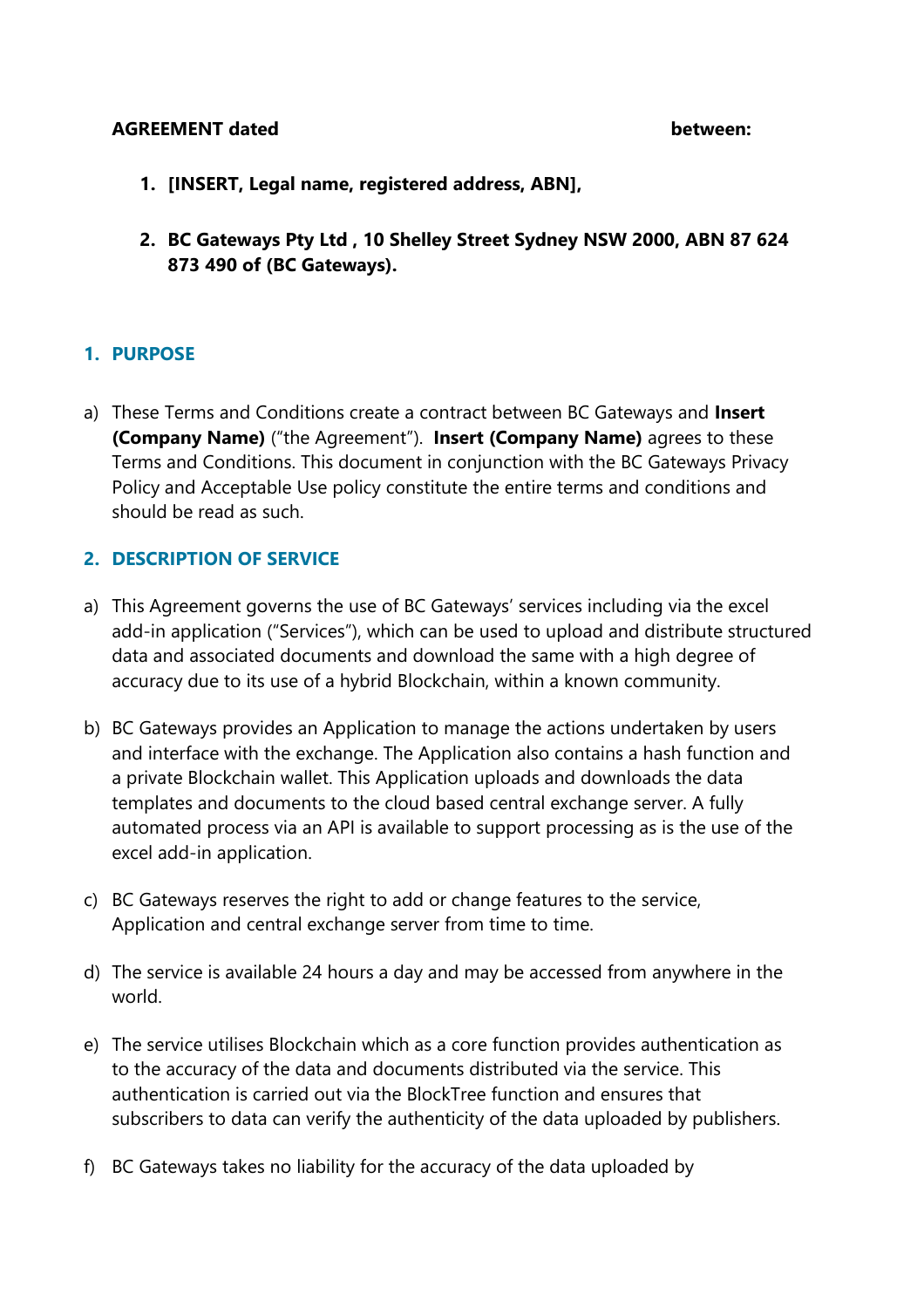publishers.

# **3. PUBLISHER RIGHTS**

- a) On becoming a member of the BC Gateways community by agreeing to these Terms and Conditions and installing the Application, users have the following rights:
	- I. to upload and download data and documents.
	- II. to upload and publish utilising BC Gateways excel add-in application.
	- III. to publish data and supporting documents to individual users, a limited number of users or the entire BC Gateways community by using the approved templates provided by BC Gateways in accordance with the directions for their completion.
	- IV. to control access to that data and documentation to individual users, a limited number of users or the entire BC Gateways community.
	- V. to invite new users to join the community on the BC Gateways service for the purpose of enabling them to publish and/or subscribe to published data. New invitees will be required to complete the client onboarding process and comply with these T&Cs prior to obtaining access to the service.
- b) Publishing data to individual users, or a limited number of users may incur a fee as per the Fee Schedule at *Annex Z*.

## **4. SUBSCRIBER RIGHTS**

- a) Right to subscribe to data made public on the Exchange subject to the Fee Schedule at *Annex Z.*
- b) Right to receive data to which they have been granted specific permission to receive as a member of the BC Gateways community.
- c) Right to invite new users to join the community on the BC Gateways service for the purpose of enabling them to publish and/or subscribe to published data. New invitees will be required to complete the client onboarding process and comply with these T&Cs prior to obtaining access to the service.
- d) Right to use the data in internal systems and processes.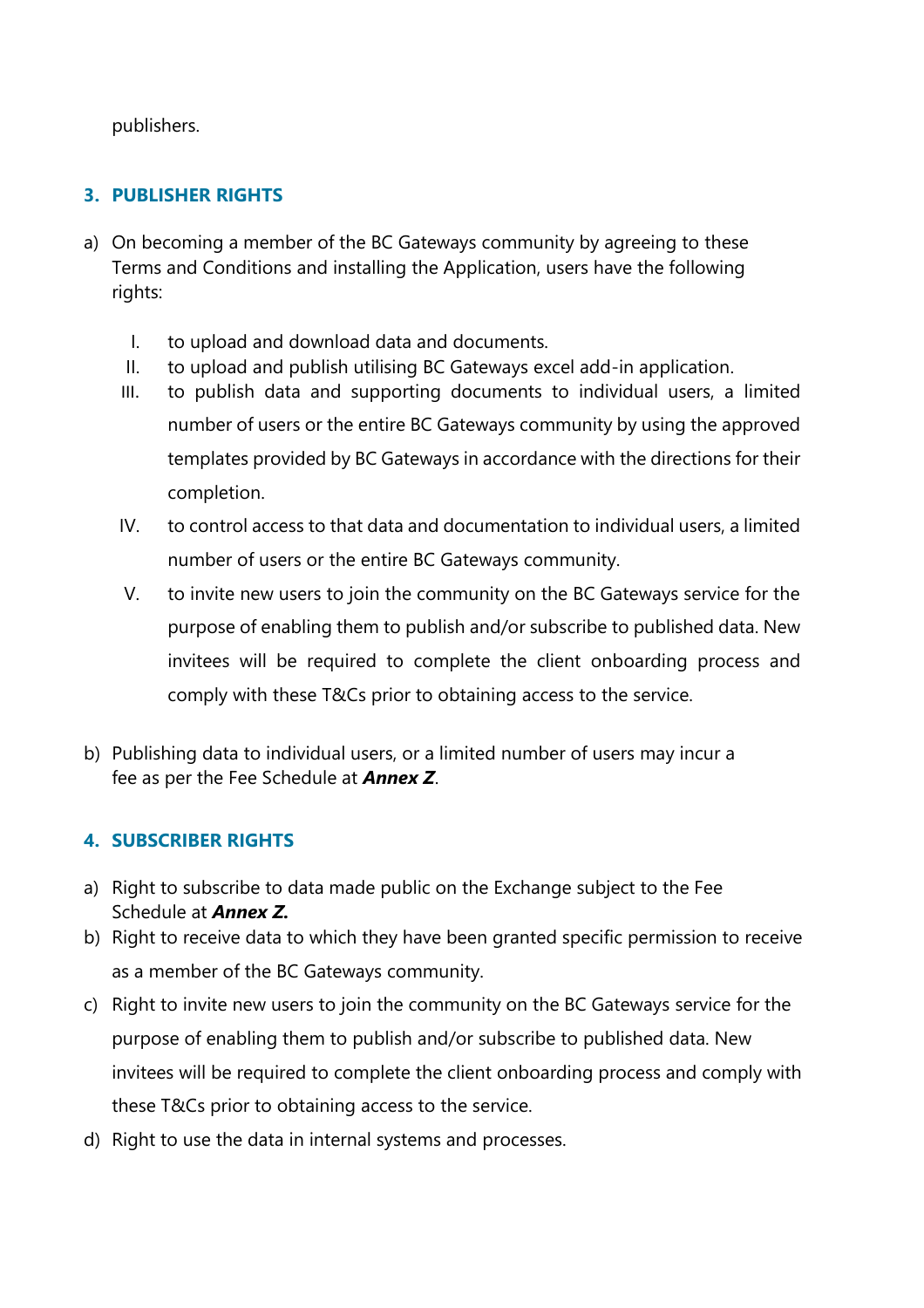#### **5. USAGE RESTRICTIONS**

- a) Each Application is an account and can sustain a number of sub accounts. The number of sub accounts must not exceed the number prescribed by BC Gateways.
- b) Each member of the community is responsible for the management of their Application and associated installation. That installation requires adherence to certain technical and business-based preconditions and ongoing monitoring by the user.
- c) Data and documents may only be published using the appropriate data template for that data type.
- d) Neither templates nor data sets may be amended by users acting in isolation or in concert with other users.
- e) All data must be of a type and format consistent with the directions for the completion of the appropriate data template.
- f) No transmission is to exceed the maximum size and/or number of attachments as directed by BC Gateways from time to time.
- g) Subscribers intending to make the data available externally either directly as data or as part of another product or service must first gain approval from BC Gateways and comply with any subsequent agreement. For the avoidance of doubt, these terms and conditions do not limit Insert (Company Name)'s use of any Insert (Company Name) data that has been uploaded to the BC Gateways service.
- h) The resale of data subscribed to is prohibited without the express written consent of BC Gateways

#### **6. OWNERSHIP OF DATA**

- a) The data distributed using the BC Gateways exchange and Apps always remains the property of the publisher.
- b) By using the BC Gateways platform publishers grant BC Gateways the right to charge subscribers for access to their data.
- c) BC Gateways takes no responsibility for the data or its accuracy. The use of the algorithm and hybrid blockchain provides a high degree of immutability and that integrity should be checked by the publisher and subscriber to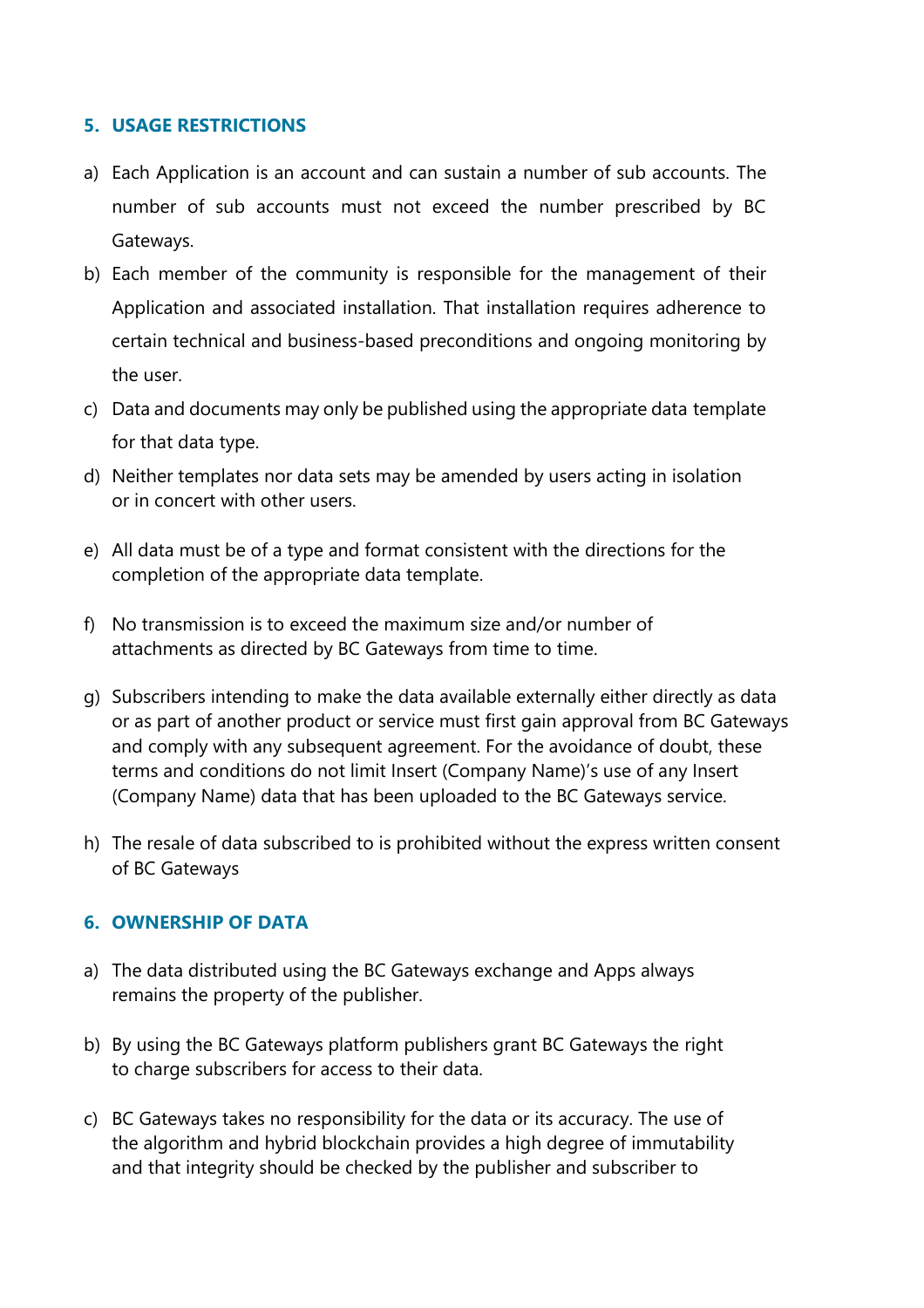ensure that there has been no corruption between point of upload and point of download. The results of these checks are logged in the BlockTree function.

## **7. FEES**

a) BC Gateways reserves the right to amend methods of payment for its service. The fees are set out in the Fee Schedule at Annex Z.

## **8. AUDIT**

- a) BC Gateways retains the right to count the elements of data published and subscribed to in order to price the service and manage the platform.
- b) BC Gateways may confirm usage of the service by requesting Insert (Company Name) to provide a print-out report specifying use of the service, on 10 business days notice.

#### **9. TERM**

- a) Insert (Company Name) is bound to these Terms and Conditions and Terms of Usage from the time it downloads the Application to its system whether on a discreet server within its control or to a cloud based facility until such time as the Application or subsequent versions of the Application are decommissioned.
- b) Should the Application be subsequently used for the publishing or subscription of data or utilised for messaging purposes the Terms and Conditions will be deemed to be effective from the date the notice of cessation.

#### **10.INDEMNIFICATION**

- a) Except for a third party claim arising directly out of BC Gateways willful tortious misconduct, Subscriber shall defend, indemnify and hold harmless ("Indemnify") BC Gateways, its affiliates and their respective Third Party Suppliers against all claims, actions, proceedings, suits, and threats of these ("Claims") and pay all damages, losses, liabilities, costs, asonable attorneys' fees, and expenses which BC Gateways, its affiliates or their respective Third Party Suppliers suffer or become obligated to pay a third person, arising out of or related to Subscriber's and its Affiliates breach of this Agreement or (ii) use BC Gateways Services.
- b) BC Gateways, its affiliates and their respective third party suppliers, disclaim any and all warranties and representations, express or implied, including any warranties of merchantability or fitness for a particular purpose or use with regard to the any data published by member of the BC Gateways community.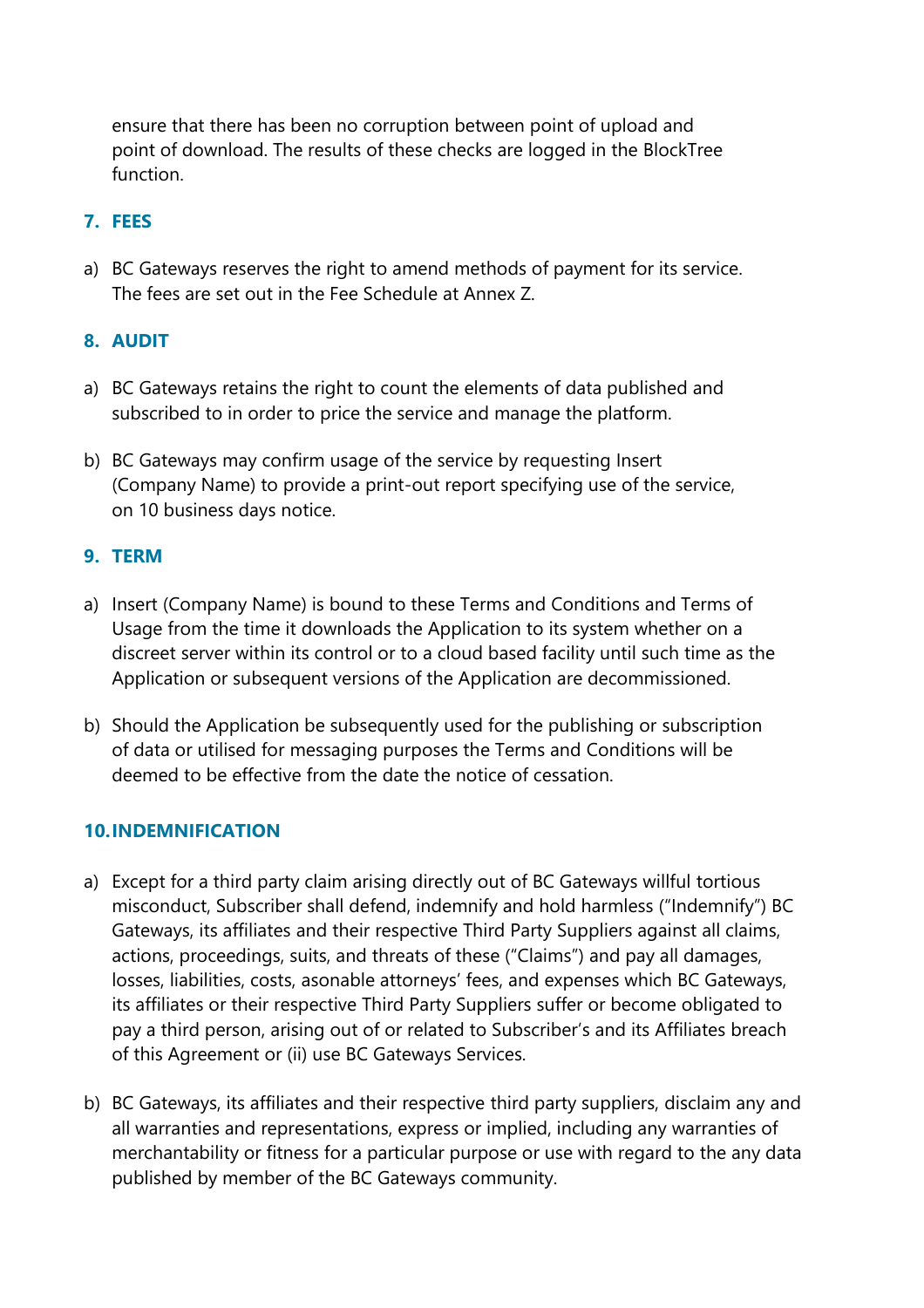c) BC Gateways, its affiliates and their respective third party suppliers shall not be subject to any damages or liability with respect to the adequacy, accuracy, correctness, timeliness or completeness, reliability or otherwise of the data published by member of the BC Gateways community. BC Gateways, its affiliates and their respective third party suppliers, do not warrant that the services provided pursuant to this agreement will be uninterrupted or error-free.

#### **11.LIMITATION OF OUR LIABILITY**

- a) To the fullest extent permitted by law, we exclude all conditions, warranties, representations or other terms which may apply to our site or service or any content on it, whether express or implied.
- b) We will not be liable to any user for any loss or damage, whether in contract, tort (including negligence), breach of statutory duty, or otherwise, even if foreseeable, arising under or in connection with:
	- i) use of, or inability to use, our site; or
	- ii) use of or reliance on any content displayed on our site.
	- iii) In particular, we will not be liable for:
	- iv) loss of profits, sales, business, or revenue; business interruption;
	- v) loss of anticipated savings;
	- vi) loss of business opportunity, goodwill or reputation; or
	- vii) any indirect or consequential loss or damage.

## **12.CONFIDENTIALITY**

- a) During the term of this Agreement, each of the Parties may obtain or be given access to certain confidential or proprietary data, records, materials, information and trade secrets relating to another Party's business operation. Parties may only disclose such information to other parties on the following basis;
	- i) The "Disclosing Party" provides approval for such disclosure, or
	- ii) The information is required to be disclosed to a governmental agency or is required by any subpoena or summons, order or judicial process; provided that the Party required to make such disclosure shall notify the other Party immediately of any such subpoena, summons, order or judicial process and will reasonably avail themselves of all legally available confidentiality procedures to limit the scope, nature and extent of required disclosure and impose confidentiality obligations as permitted by law or regulation upon those to whom any Confidential Information is disclosed.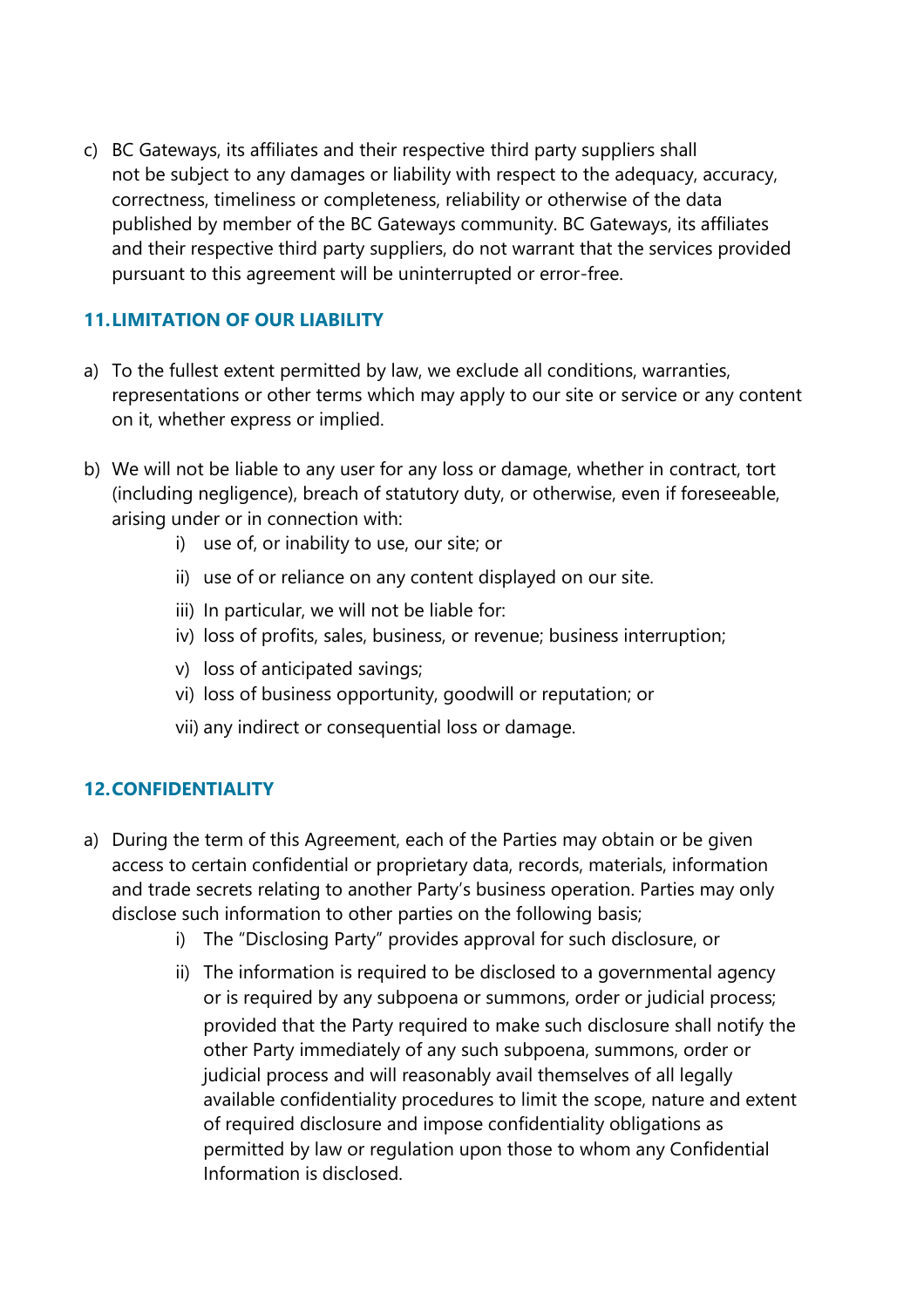- b) Except as permitted in Section 12(a), Upon termination of this Agreement, each Party, at the request of the other Party, promptly will return to the other or destroy all Confidential Information provided under or in connection with this Agreement, including all copies, portions and summaries thereof. Notwithstanding the foregoing sentence, a Party may retain one copy of each item of Confidential Information for purposes of identifying and establishing its rights and obligations under this Agreement, for archival or audit purposes and/or to the extent required by applicable law; provided, however, that in either case all such Confidential Information retained by either Party will:
	- i) be retained solely for the purposes of legal requirements to retain those records pursuant to applicable laws.
	- ii) and remain subject to the provisions of this Section 12 for so long as it is so retained.
- c) Data published into the public blockchain is excluded from the definition of 12(a), and will remain within the BC Gateway system subsequent to the termination of this agreement.

## **13.GENERAL PROVISIONS**

- a) The parties may amend this Agreement at any time by agreement in writing, through electronic or other direct communication between the parties, and any such amendments, will be prospectively binding on the parties effective ninety (90) days from the date of such agreement. Insert (Company Name)'s use of the service after the effective date of any such amendment shall constitute Insert (Company Name)'s ratification of, and agreement to, any such amendment. In the event that Insert (Company Name) objects to such amendment, then Insert (Company Name) shall be entitled to terminate this agreement by providing a thirty (30) days' prior written notice to BC Gateways.
- b) This Agreement, together with any schedules and exhibits, constitutes the entire agreement between the Parties hereto with respect to its subject matter. This Agreement supersedes all previous Agreements between the Parties with respect to the subject matter of this Agreement. There are no oral or written collateral representations, agreements, or understandings except as provided herein. This Agreement may be signed in counterparts, with the same effect as if the signature on each counterpart were upon the same instrument.
- c) This Agreement shall bind and inure to the benefit of each Party's successors and permitted assigns. Neither Party may assign any of its rights or obligations under this Agreement (by operation of law or otherwise) without the prior written consent of the other Party, except that BC Gateways may assign this Agreement to an affiliate or successor- in-interest without obtaining consent.